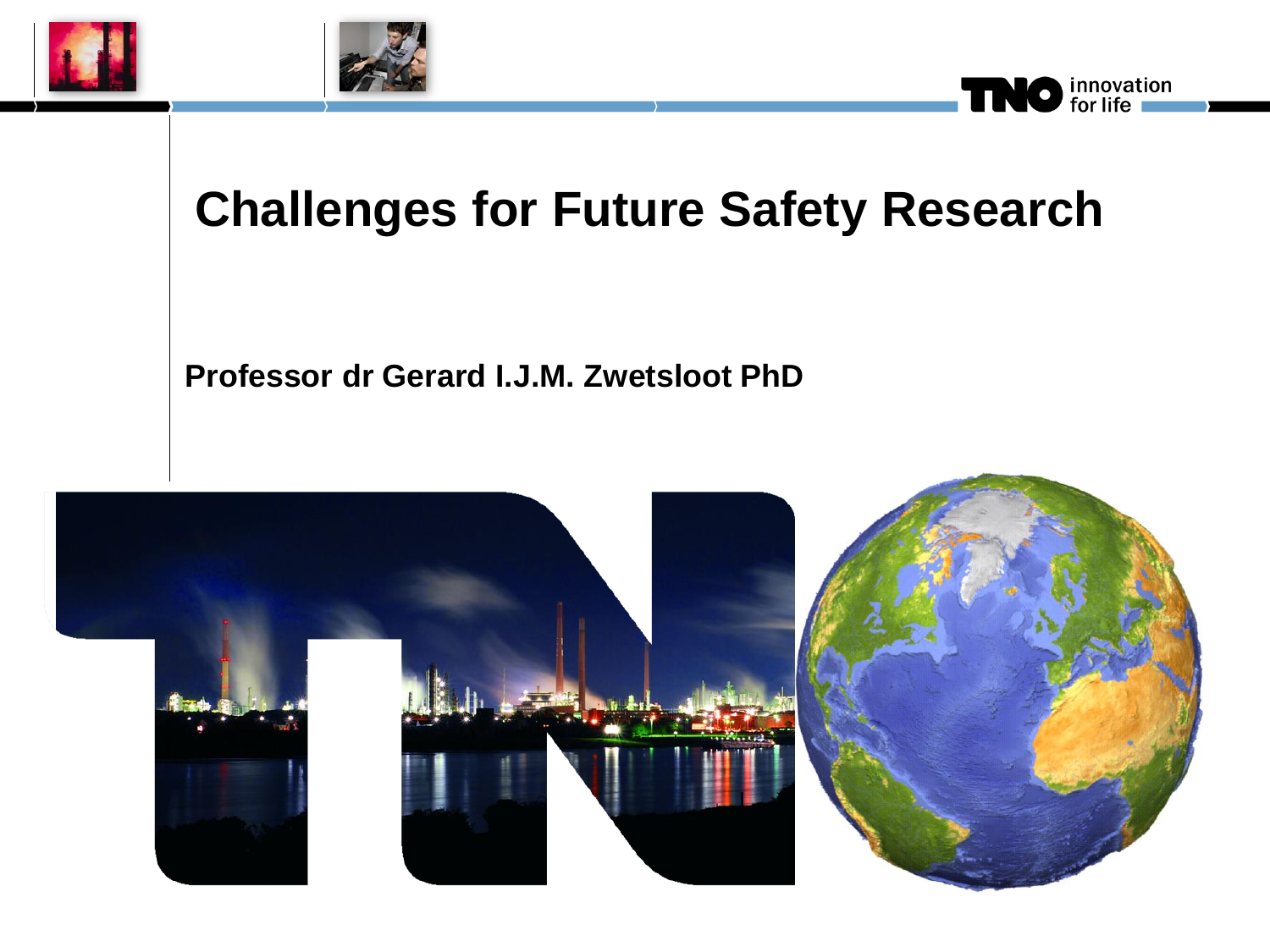





#### **Overview**

- Safety, time and future
- Methodological challenges
- Technology, Organisation and People related challenges
- Addressing unintended consequences of safety actions
- Reflections on the organisation of safety research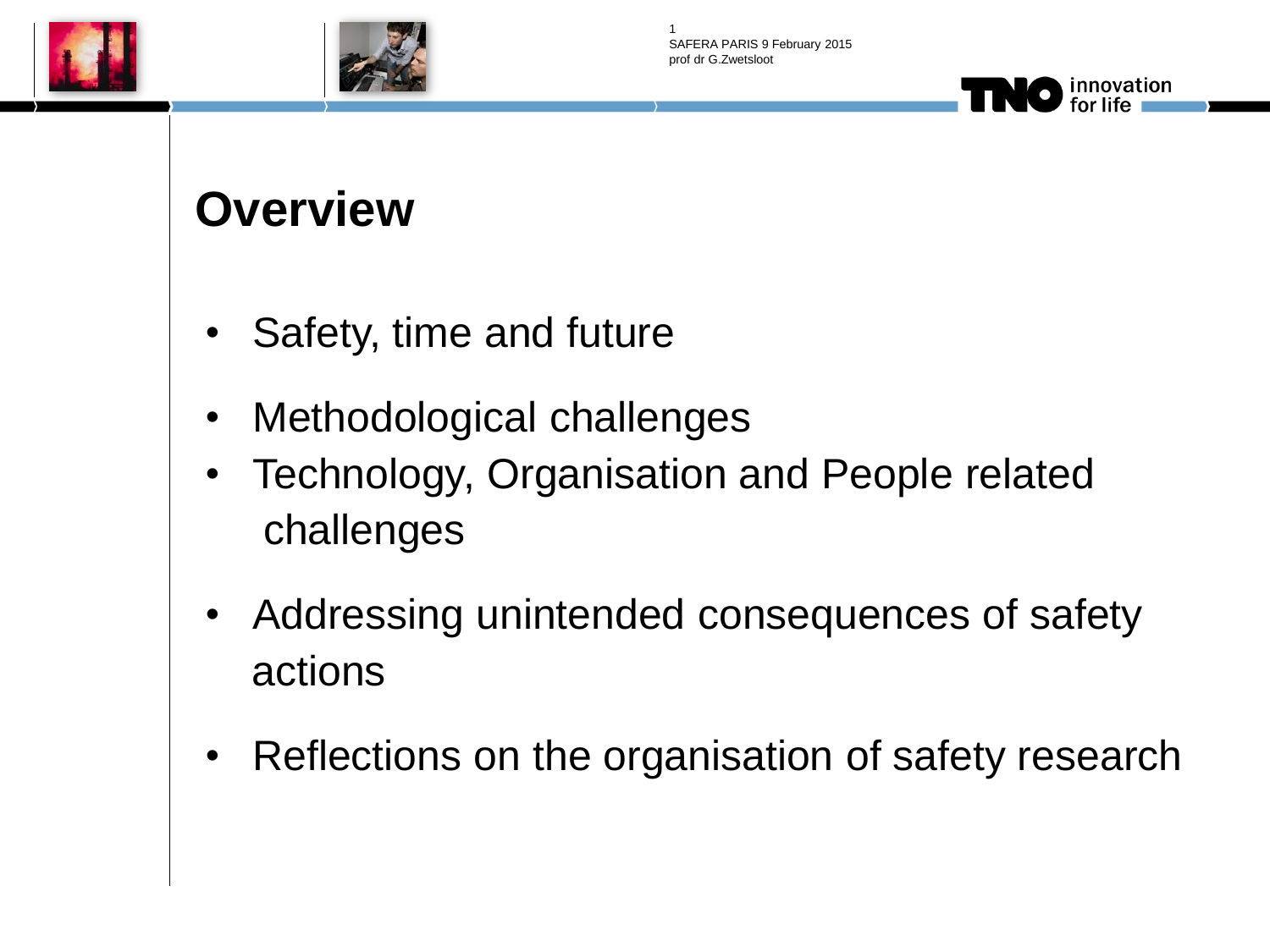





Safety is always related to time.

It is safe, means also something for the time to come. Like future researchers, we think in scenario's

Is it 'the future' (determined), so we can confirm ' that it is safe' ?

In French: la future or l'avenir?



innovation

Time aspects led to dynamic definitions of safety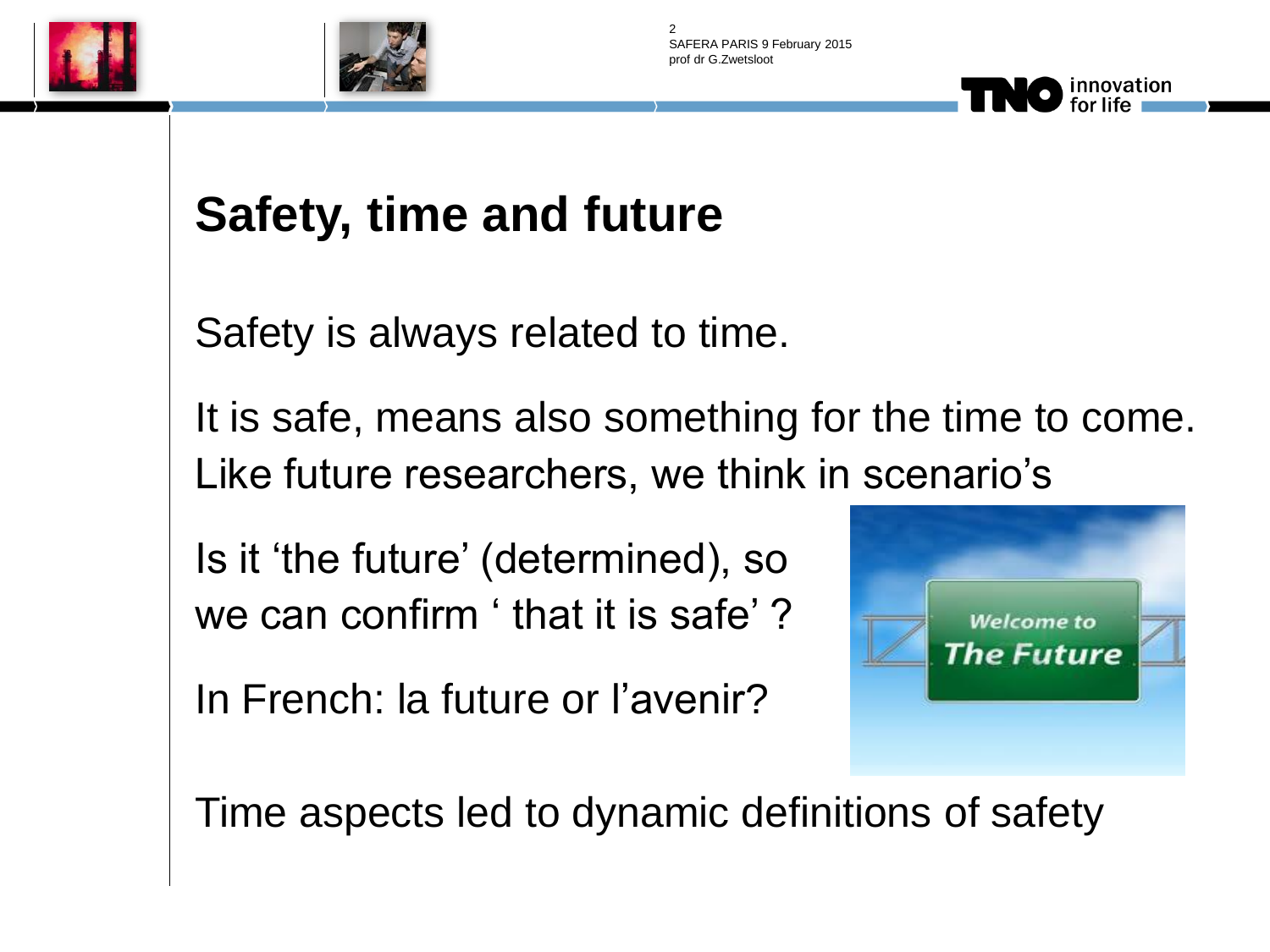





How to improve the predictive qualities of safety research?

Technological view: natural scientific laws

Organisational view: turbulent complex environments, and the changing world of work make predictions very difficult

People and behaviour: difficult to predict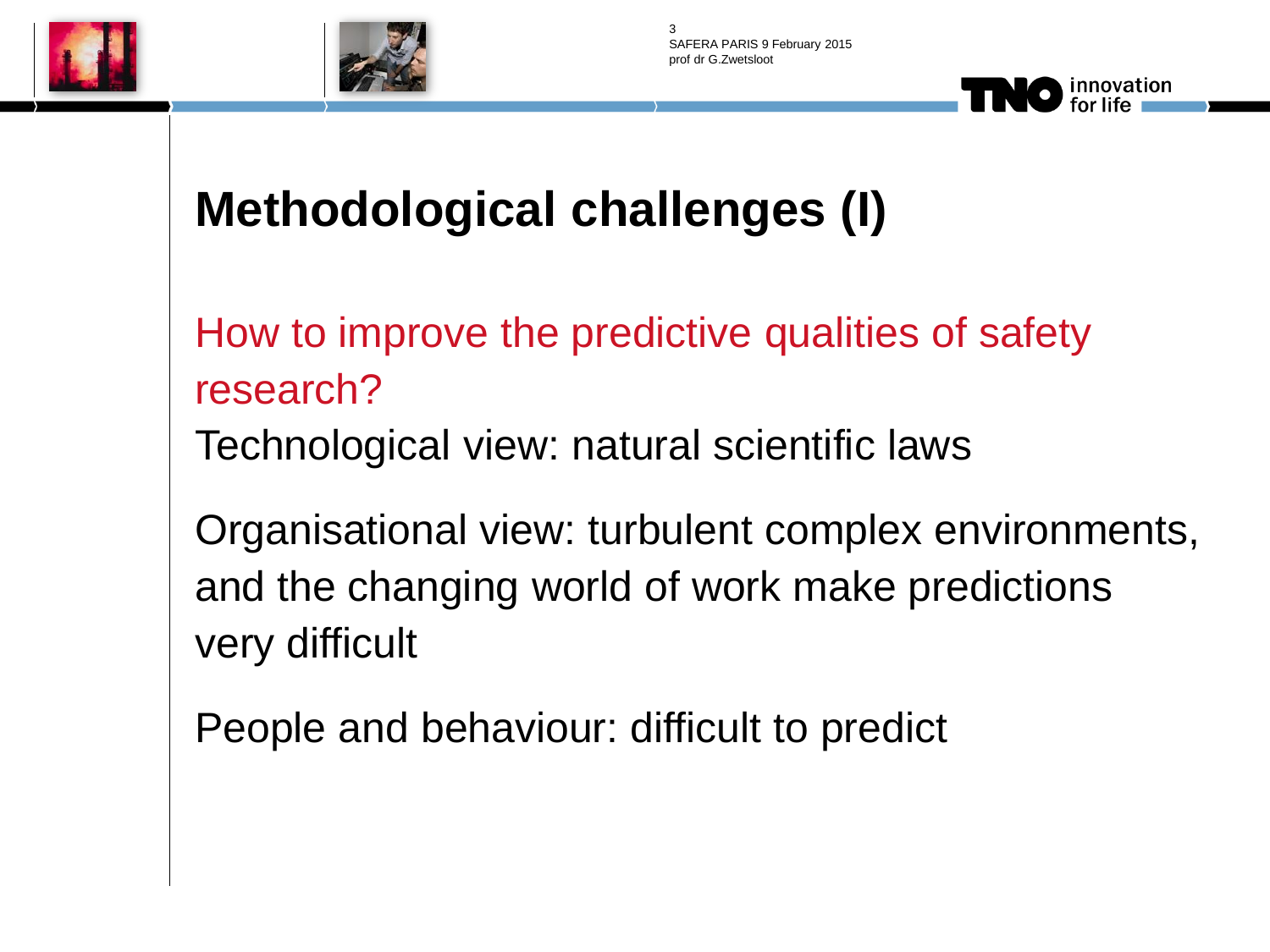





### **Methodological challenges (II)**

Safety is a dynamic non-event' (Weick)

How to assess and evaluate a dynamic non-event?

And similarly:

How to validate leading (or positive) performance indicators (if not via accidents and incidents)?

And how to validate 'Safety -2' (Hollnagel c.s) with its focus on positive events?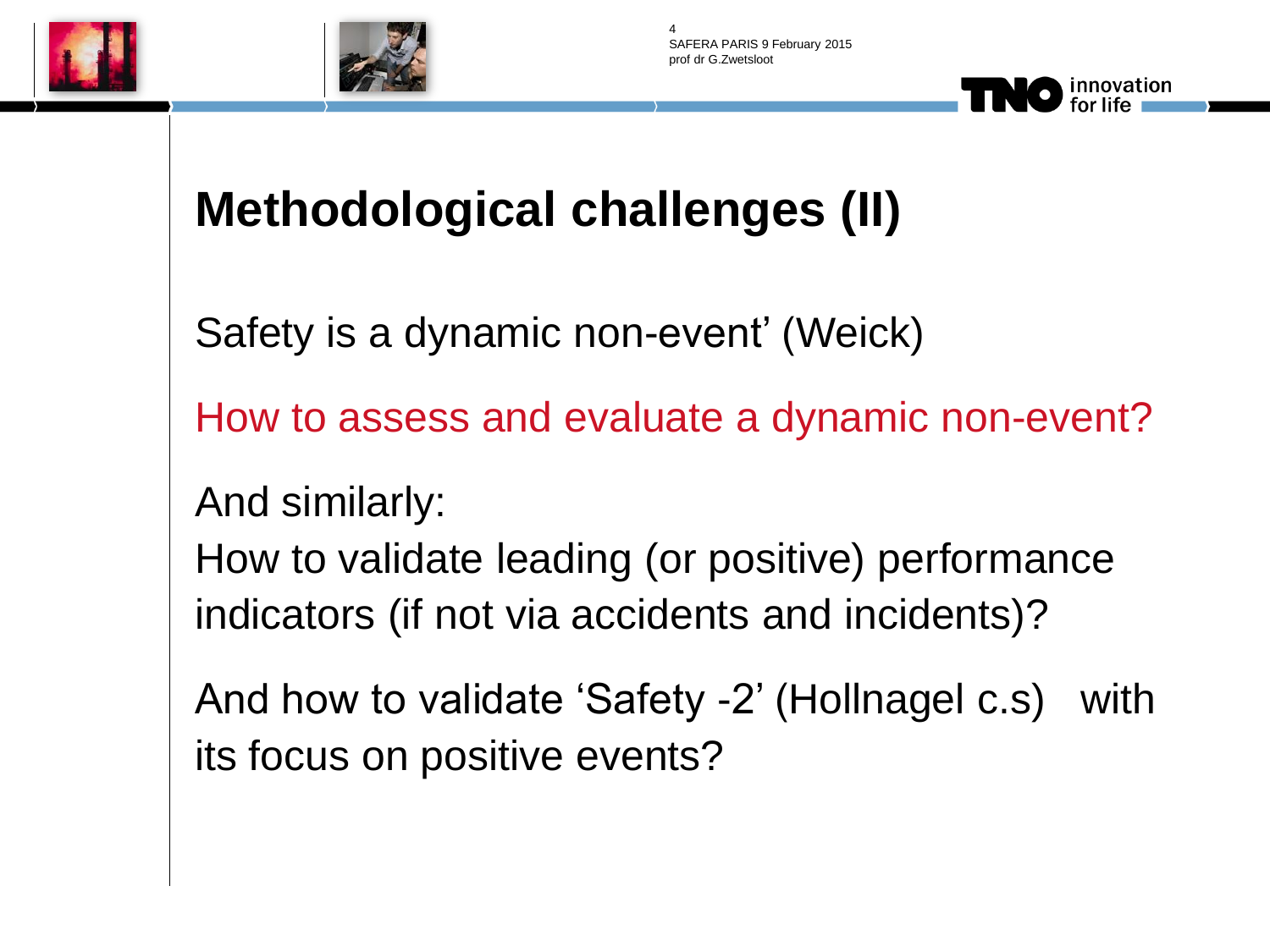



SAFERA PARIS 9 February 2015 prof dr G.Zwetsloot 5

> innovation for life

# **Research and evidence in different**



Source: Snowden 2000 , Cinefin

New paradigms for wicked problems: HRO, post-normal science, resilience engineering and risk governance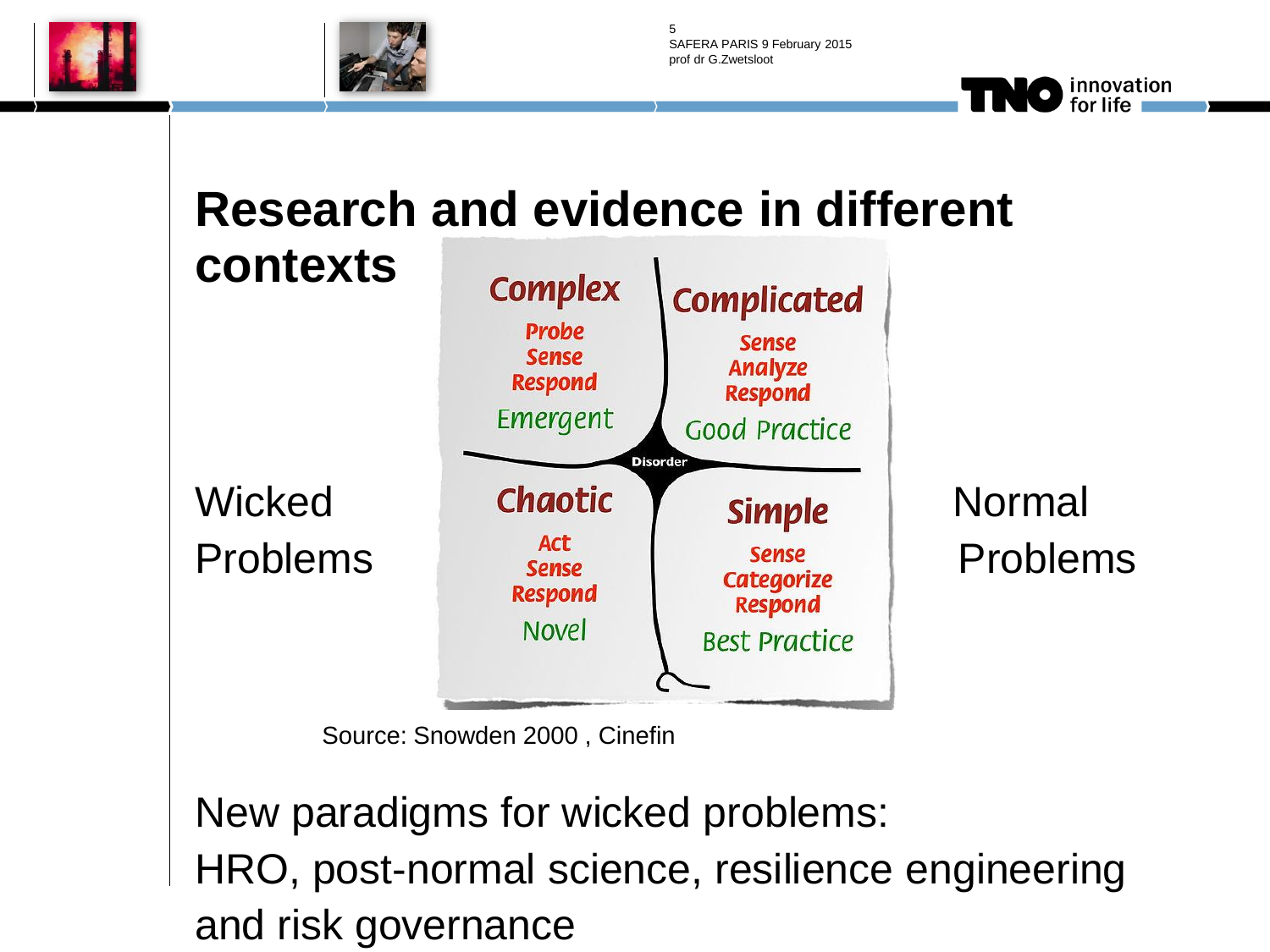



# **Methodological challenges (III)**

If contexts are important, a sole focus on the internal validity of research designs is not appropriate

From applied research we know the importance of:

- Actionable knowledge
- Implementation validity (!?)
- We also have to make good use of scientific developments in related areas and supportive disciplines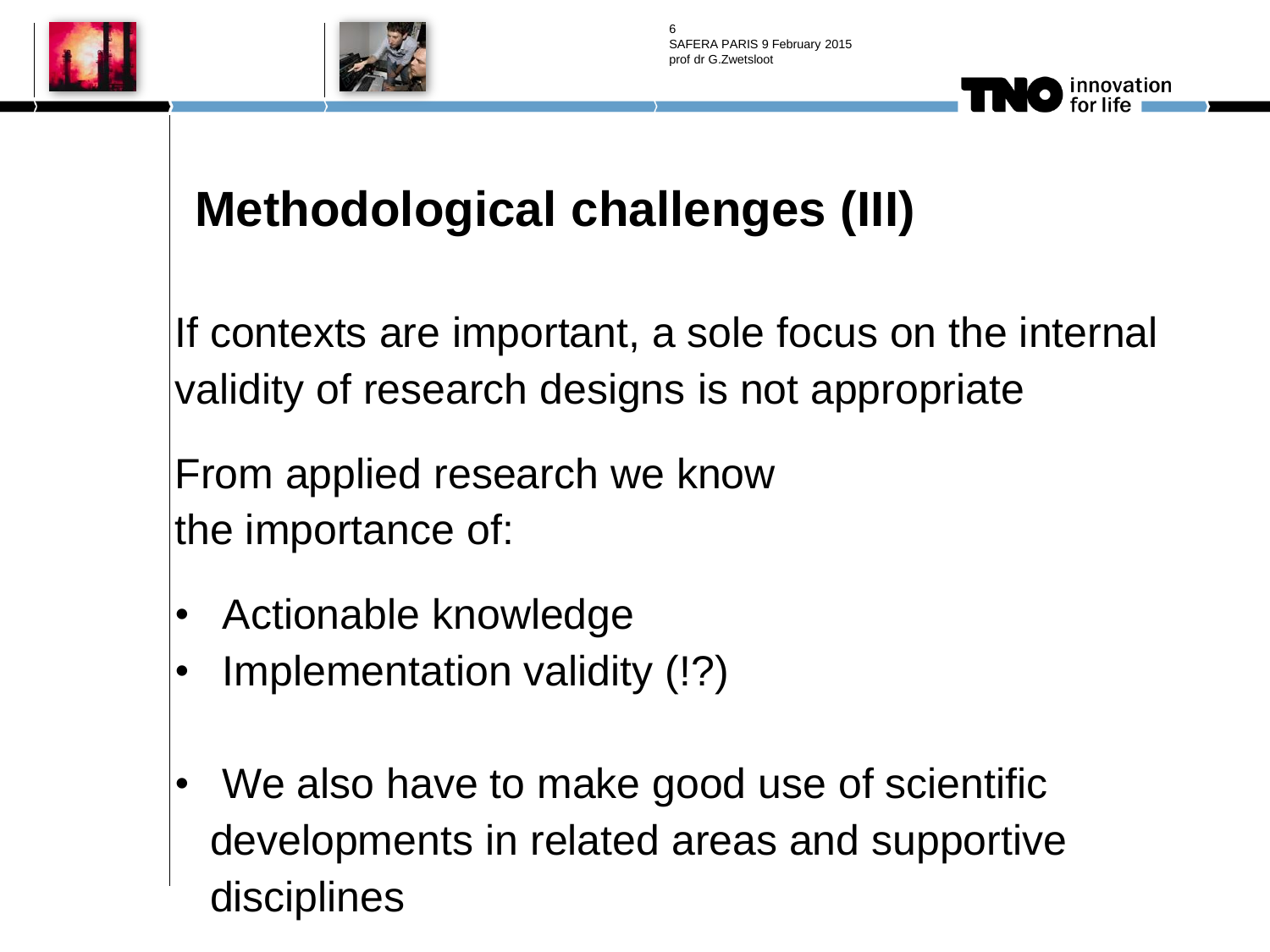





#### **Scientific and practical evidence**

| <b>Scientific evidence</b>                       | <b>Practical evidence</b>                                                    |
|--------------------------------------------------|------------------------------------------------------------------------------|
| Based on experimental research                   | <b>Based on practical</b><br>experimentation or learning from<br>experiences |
| e.g. Randomised controlled trials                | e. g. Case studies                                                           |
| <b>Theory based</b>                              | <b>Practice based</b>                                                        |
| Not always practically applicable                | Not always theoretically sound                                               |
| Universal knowledge                              | Local and context dependent<br>knowledge                                     |
| Can be the basis for practical<br>implementation | Often precedes scientific<br>knowledge                                       |
| Simple and complicated contexts                  | <b>Complex and chaotic contexts</b>                                          |
| High credibility for researchers                 | High credibility for practitioners                                           |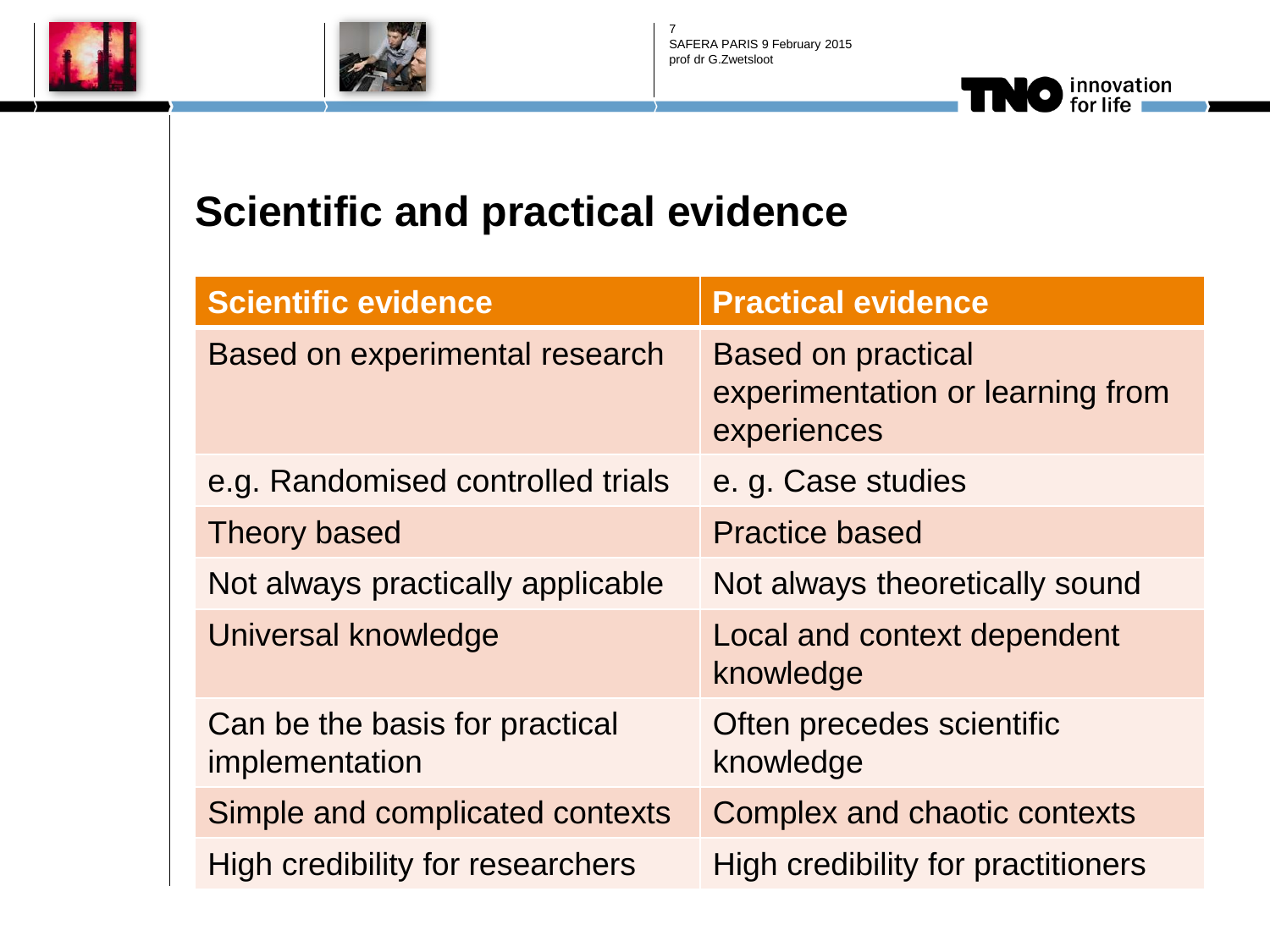



### **Technology related challenges**

Assessment of the risks of new emerging technologies (ICT, Nano, Wind energy, etc.)

Opportunities stemming from emerging technologies (e.g. ICT)

Hazard elimination or reduction (inherently safer production technologies)

Safety and (workplace) innovation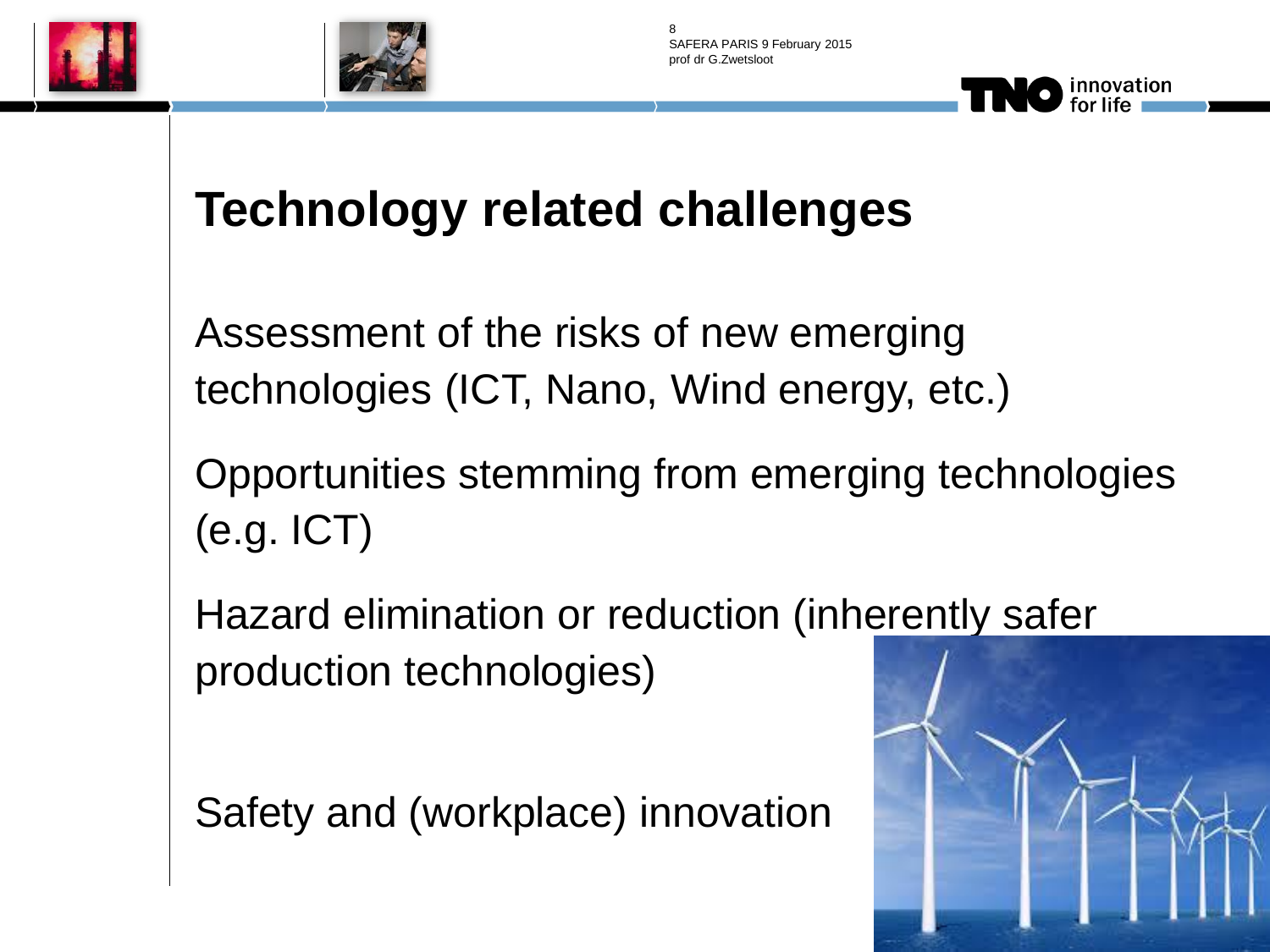



# **Organisation related challenges**

- From stand alone safety management systems towards integrated management (systems)
- Development of good sets of KPIs to link safety management with business management
- To mainstream safety into business management
- To address the economic dimensions of safety (including business cases, incentives)
- Development of strategies based on commitment, leadership and values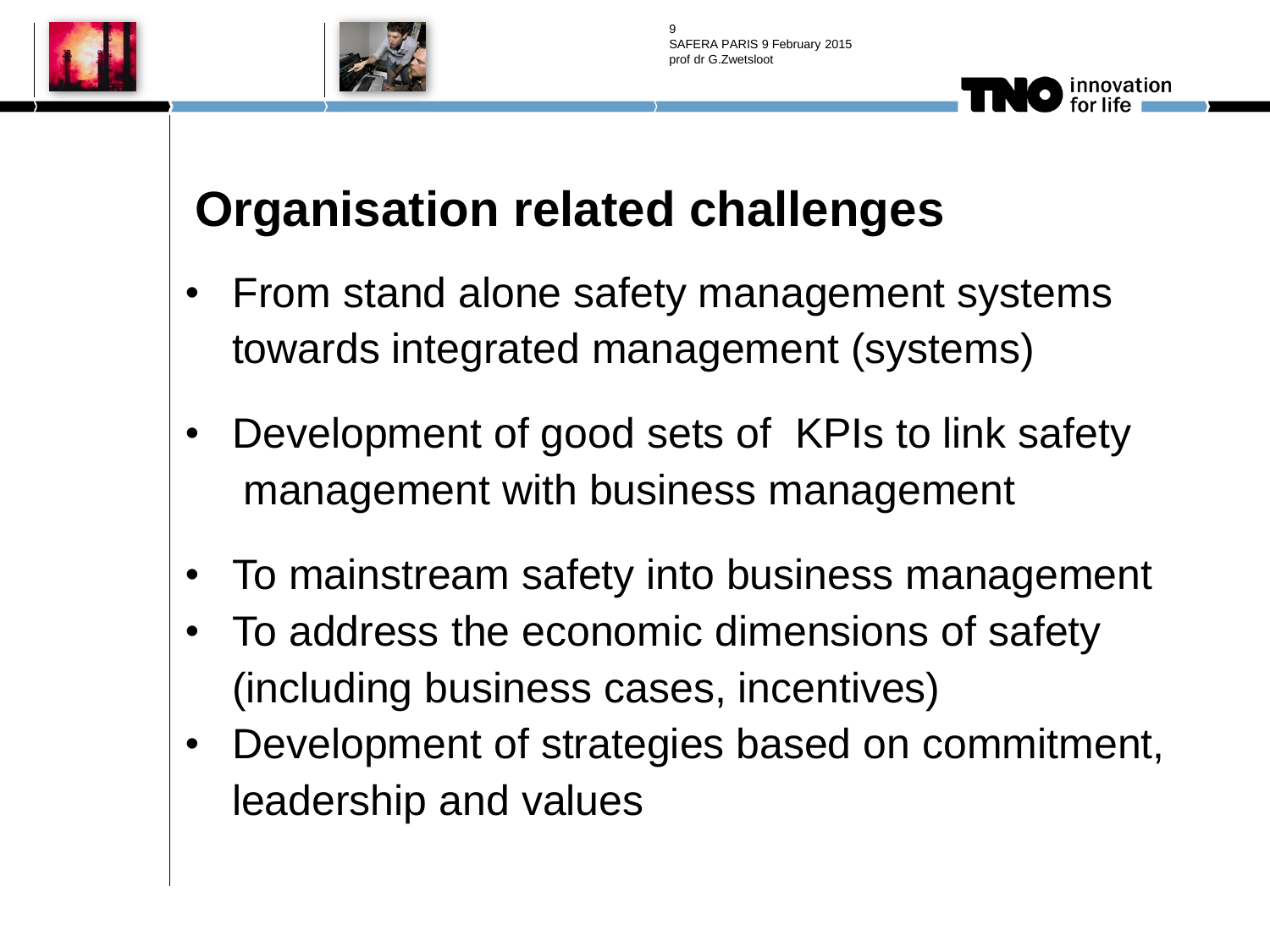



### **People related challenges**

- Human behaviour as risk (error, failure, etc.) and as opportunity (unique human capabilities)
- Impact of psychosocial hazards in the workplace
- Competencies, leadership, empowerment, social capital, social marketing
- Interpersonal challenges (i.e. implying ambiguities)
- Safety (culture) and leadership e.g. during organisational change
- Beliefs and mind-sets, individually and collectively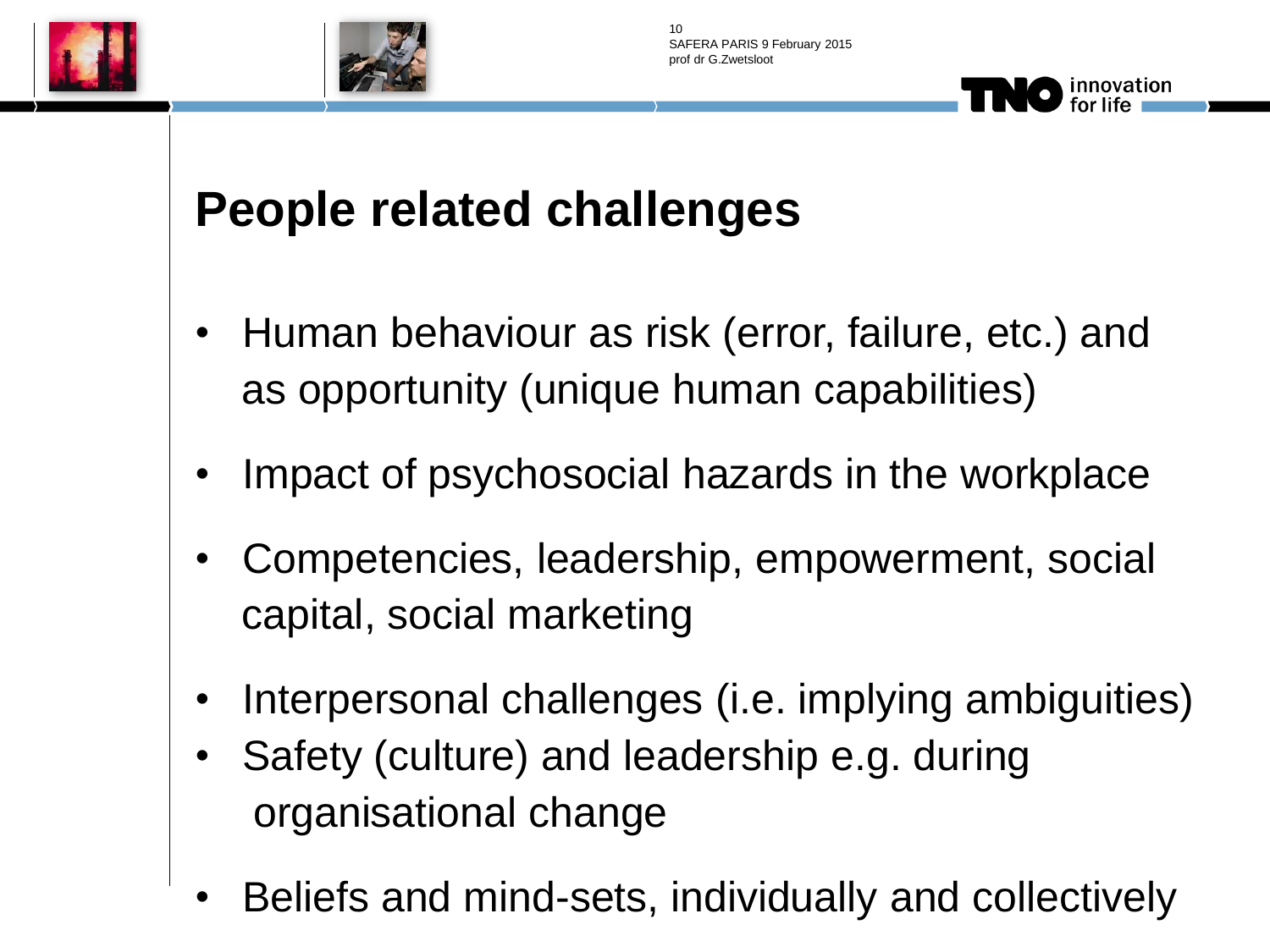



### **Addressing unintended consequences of safety actions**

Too much procedures, bureaucracy and paper work (risk regulation reflex)

False safety and false unsafety

In the interests of safety please do not eat or drink on the bus.

innovation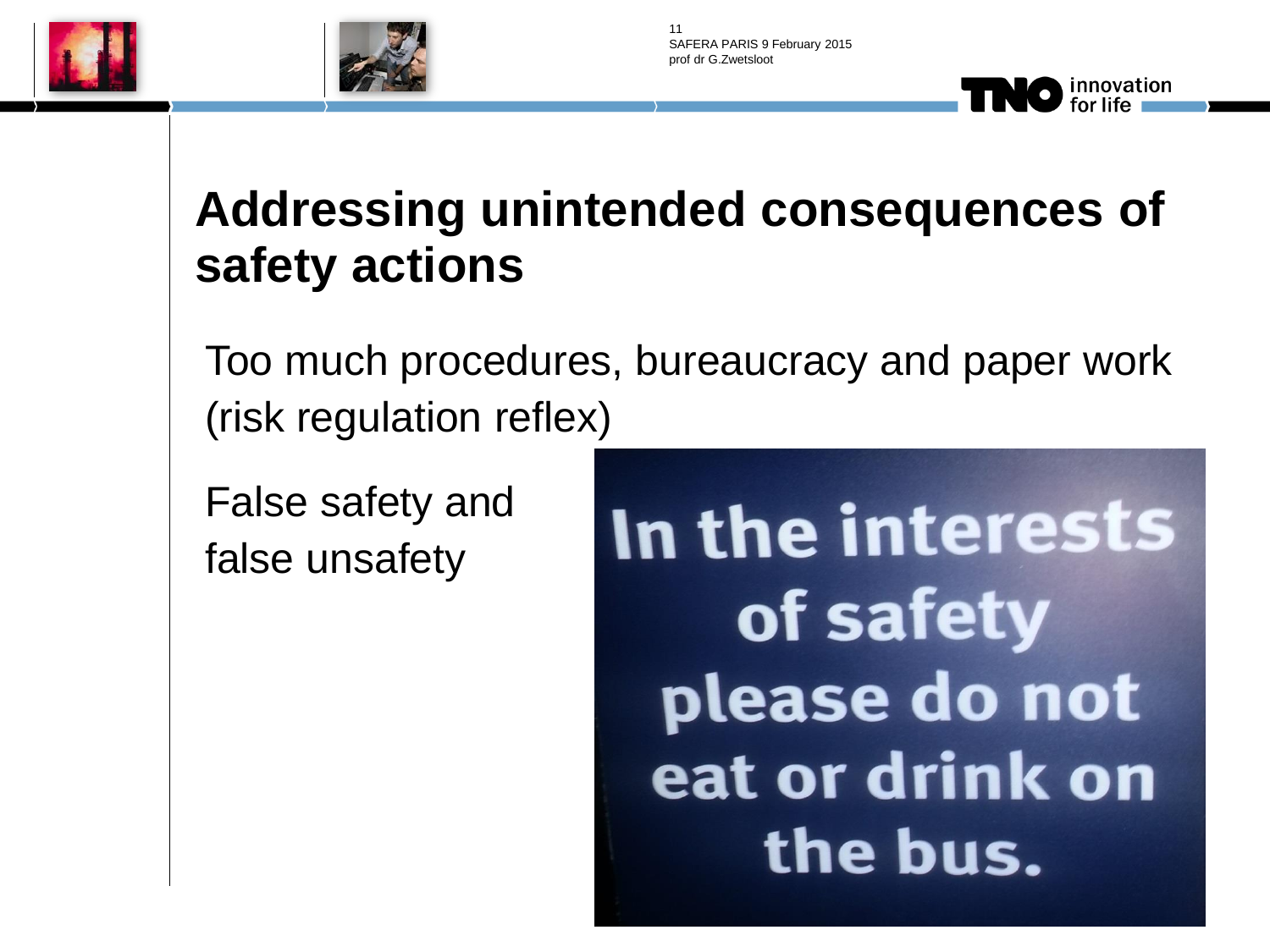





# **SAFERA is a success …..**

But most of the research institutes face problems:

- They depend increasingly on external national funding resources which are being reduced
- How then to maintain their research capacities?
- It is not in their short term interests to share available resources for European cooperation
- Proposal: let each of the national funding organisations earmark say 20% of their funding as dedicated for European research projects.